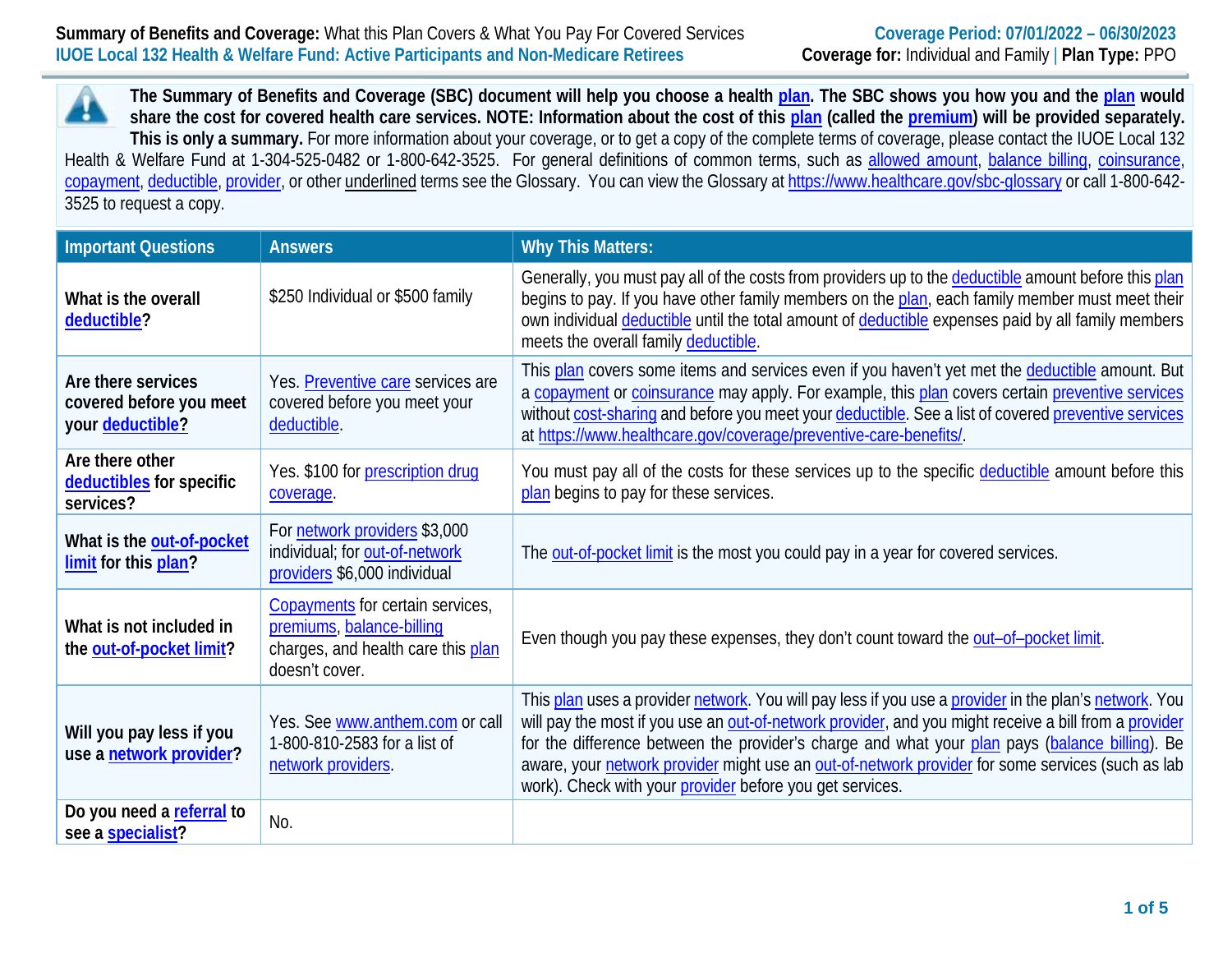

All **[copayment](https://www.healthcare.gov/sbc-glossary/#copayment)** and **[coinsurance](https://www.healthcare.gov/sbc-glossary/#coinsurance)** costs shown in this chart are after your **[deductible](https://www.healthcare.gov/sbc-glossary/#deductible)** has been met, if a **[deductible](https://www.healthcare.gov/sbc-glossary/#deductible)** applies.

| Common                                                       |                                                     |                                                                            | <b>What You Will Pay</b>       | Limitations, Exceptions, & Other Important                                                                                                                                                                 |  |
|--------------------------------------------------------------|-----------------------------------------------------|----------------------------------------------------------------------------|--------------------------------|------------------------------------------------------------------------------------------------------------------------------------------------------------------------------------------------------------|--|
| <b>Medical Event</b>                                         | <b>Services You May Need</b>                        | <b>Network Provider</b>                                                    | <b>Out-of-Network Provider</b> | <b>Information</b>                                                                                                                                                                                         |  |
|                                                              |                                                     | (You will pay the least)                                                   | (You will pay the most)        |                                                                                                                                                                                                            |  |
|                                                              | Primary care visit to treat an<br>injury or illness | 15% coinsurance                                                            | 30% coinsurance                | None                                                                                                                                                                                                       |  |
| If you visit a health                                        | <b>Specialist</b> visit                             | 15% coinsurance                                                            | 30% coinsurance                | None                                                                                                                                                                                                       |  |
| care <i>provider's</i> office<br>or clinic                   | Preventive care/screening/<br>immunization          | No charge                                                                  | No Charge                      | You may have to pay for services that aren't<br>preventive. Ask your provider if the services you<br>need are preventive. Then check what your<br>plan will pay for.                                       |  |
| If you have a test                                           | Diagnostic test (blood work)                        | 15% coinsurance<br>30% coinsurance                                         |                                | Must be a free-standing laboratory for the<br>Participating Provider charges to be paid at<br>100%, if it is not a free-standing laboratory,<br>Participating Provider charges require 15%<br>coinsurance. |  |
|                                                              | Imaging (CT/PET scans, MRIs)                        | 15% coinsurance                                                            | 30% coinsurance                | None                                                                                                                                                                                                       |  |
| If you need drugs to                                         | Generic drugs (Tier 1)                              | 10% of cost (\$7.50 minimum / \$100 maximum)<br>\$20 for 90-day supply     |                                | Covers up to a 30-day supply (retail<br>subscription);                                                                                                                                                     |  |
| treat your illness or<br>condition<br>More information about | Preferred brand drugs (Tier 2)                      | 20% of cost (\$20 minimum / \$100 maximum)<br>\$40 for 90-day supply       |                                | Covers from 31-90 day supply (mail order<br>prescription) at any Optum RX or the Optum<br>RX Mail Service Pharmacy.                                                                                        |  |
| prescription drug<br>coverage is available at                | Non-preferred brand drugs<br>(Tier 3)               | 30% of cost (\$35 minimum / \$100 maximum)<br>\$80 for 90-day supply       |                                |                                                                                                                                                                                                            |  |
| www.iuoe132.org                                              | Specialty drugs (Tier 4)                            | Dependent on if specialty drug is generic, brand or<br>non-preferred brand |                                | Requires preauthorization and the use of the<br>Optum RX Specialty Pharmacy.                                                                                                                               |  |
|                                                              | Facility fee (e.g., ambulatory<br>surgery center)   | 15% coinsurance                                                            | 30% coinsurance                | None                                                                                                                                                                                                       |  |
|                                                              | Physician/surgeon fees                              | 15% coinsurance                                                            | 30% coinsurance                | None                                                                                                                                                                                                       |  |
|                                                              | <b>Emergency room care</b>                          | 15% coinsurance                                                            | 30% coinsurance                |                                                                                                                                                                                                            |  |
| If you need immediate<br>medical attention                   | <b>Emergency medical</b><br>transportation          | 15% coinsurance                                                            | 30% coinsurance                | None                                                                                                                                                                                                       |  |
|                                                              | <b>Urgent care</b>                                  | 15% coinsurance                                                            | 30% coinsurance                |                                                                                                                                                                                                            |  |
| If you have a hospital                                       | Facility fee (e.g., hospital room)                  | 15% coinsurance                                                            | 30% coinsurance                | Preauthorization is not required.                                                                                                                                                                          |  |
| stay                                                         | Physician/surgeon fees                              | 15% coinsurance                                                            | 30% coinsurance                | None                                                                                                                                                                                                       |  |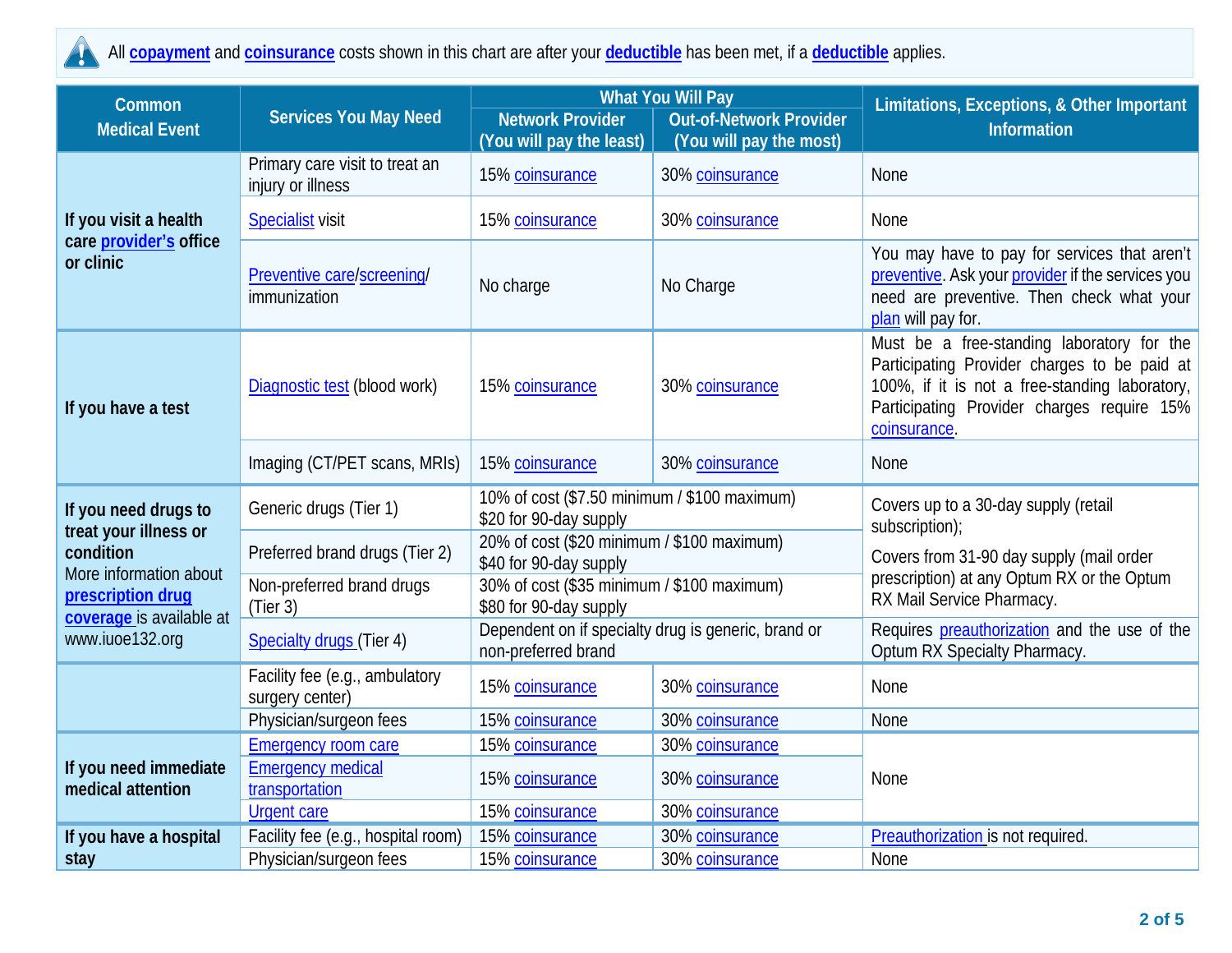| Common                                                       |                                              |                                                                                                                  | <b>What You Will Pay</b>                                  | Limitations, Exceptions, & Other Important                                                               |  |
|--------------------------------------------------------------|----------------------------------------------|------------------------------------------------------------------------------------------------------------------|-----------------------------------------------------------|----------------------------------------------------------------------------------------------------------|--|
| <b>Medical Event</b>                                         | <b>Services You May Need</b>                 | <b>Network Provider</b><br>(You will pay the least)                                                              | <b>Out-of-Network Provider</b><br>(You will pay the most) | Information                                                                                              |  |
| If you need mental                                           | <b>Outpatient services</b>                   | 15% coinsurance                                                                                                  | 30% coinsurance                                           | None                                                                                                     |  |
| health, behavioral<br>health, or substance<br>abuse services | Inpatient services                           | 15% coinsurance                                                                                                  | 100% coinsurance                                          | No benefits are payable for services provided<br>by an out-of-network residential treatment<br>facility. |  |
|                                                              | Office visits                                | 15% coinsurance                                                                                                  | 30% coinsurance                                           | Cost sharing does not apply to certain                                                                   |  |
| If you are pregnant                                          | Childbirth/delivery professional<br>services | 15% coinsurance                                                                                                  | 30% coinsurance                                           | preventive services. Depending on the type of<br>services, coinsurance may apply. Maternity              |  |
|                                                              | Childbirth/delivery facility<br>services     | 15% coinsurance                                                                                                  | 30% coinsurance                                           | care may include tests and services described<br>elsewhere in the SBC (i.e. ultrasound).                 |  |
|                                                              | Home health care                             | 15% coinsurance                                                                                                  | 30% coinsurance                                           | None                                                                                                     |  |
|                                                              | <b>Habilitation services</b>                 | 15% coinsurance                                                                                                  | 30% coinsurance                                           | <b>None</b>                                                                                              |  |
| If you need help<br>recovering or have                       | <b>Rehabilitation services</b>               | 15% coinsurance                                                                                                  | 100% coinsurance                                          | No benefits are payable for services provided                                                            |  |
| other special health<br>needs                                | Skilled nursing care                         | 15% coinsurance                                                                                                  | 100% coinsurance                                          | by an out-of-network residential treatment<br>facility.                                                  |  |
|                                                              | Durable medical equipment                    | 15% coinsurance                                                                                                  | 30% coinsurance                                           | None                                                                                                     |  |
|                                                              | <b>Hospice services</b>                      | 15% coinsurance                                                                                                  | 30% coinsurance                                           | None                                                                                                     |  |
| If your child needs                                          | Children's eye exam                          | For children age 19 or less, the oral/vision care benefit<br>pays 100% of the first \$1,500, then 50% thereafter |                                                           | For adults, the oral/vision care benefit is limited                                                      |  |
| dental or eye care                                           | Children's glasses                           |                                                                                                                  |                                                           | to a maximum of \$1,500 per calendar year.                                                               |  |
|                                                              | Children's dental check-up                   |                                                                                                                  |                                                           |                                                                                                          |  |

# **Excluded Services & Other Covered Services:**

| Services Your Plan Generally Does NOT Cover (Check your policy or plan document for more information and a list of any other excluded services.)     |                                                                                                         |                                                                |  |  |
|------------------------------------------------------------------------------------------------------------------------------------------------------|---------------------------------------------------------------------------------------------------------|----------------------------------------------------------------|--|--|
| Bariatric surgery (if BMI less than 40)                                                                                                              | <b>Hearing Aids</b>                                                                                     | Routine Foot Care                                              |  |  |
| <b>Cosmetic Surgery</b>                                                                                                                              | <b>Infertility Treatments</b>                                                                           | Weight Loss Programs                                           |  |  |
| Other Covered Services (Limitations may apply to these services. This isn't a complete list. Please see your plan document.)                         |                                                                                                         |                                                                |  |  |
| Acupuncture (if prescribed for rehabilitation<br>purposes)<br>Chiropractic Care (up to \$1,000 per year or<br>twenty visits, whichever occurs first) | Dental Care (Adult or Child)<br>Long Term Care<br>Non-emergency care when traveling outside the<br>U.S. | <b>Private Duty Nurse</b><br>Routine eye care (Adult or Child) |  |  |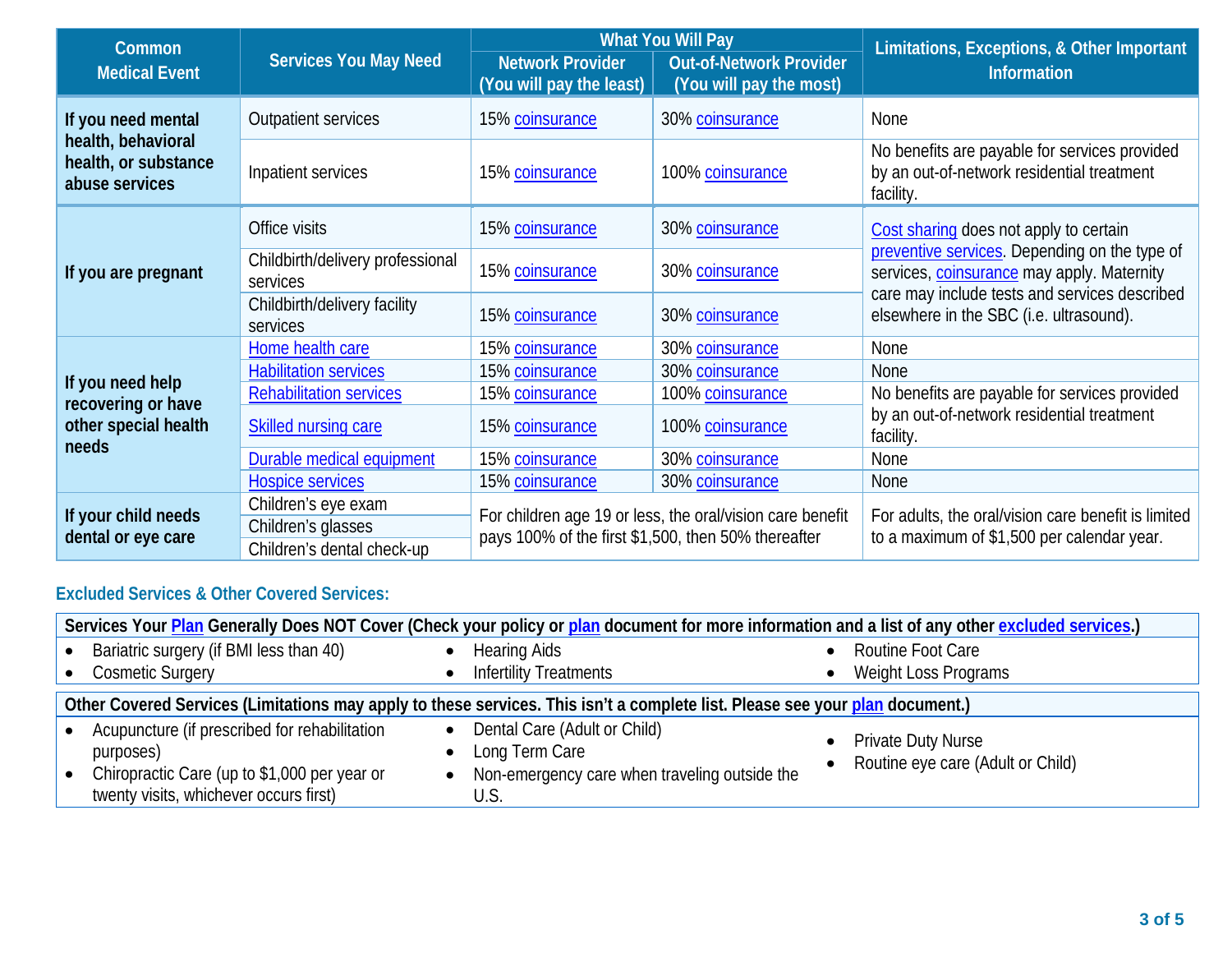**Your Rights to Continue Coverage:** There are agencies that can help if you want to continue your coverage after it ends. The contact information for those agencies is the U.S. Department of Labor, Employee Benefits Security Administration at 1-866-444-3272, or [www.dol.gov/ebsa,](http://www.dol.gov/ebsa) or the U.S. Department of Health and Human Services at 1-8977-267-2323, extension 61565 or [www.cciio.cms.gov.](http://www.cciio.cms.gov/) Other coverage options may be available to you too, including buying individual insurance coverage through the Health Insurance [Marketplace.](https://www.healthcare.gov/sbc-glossary/#marketplace) For more information about the [Marketplace,](https://www.healthcare.gov/sbc-glossary/#marketplace) visit [www.HealthCare.gov](http://www.healthcare.gov/) or call 1-800-318-2596.

Your Grievance and Appeals Rights: There are agencies that can help if you have a complaint against your [plan](https://www.healthcare.gov/sbc-glossary/#plan) for a denial of a [claim.](https://www.healthcare.gov/sbc-glossary/#claim) This complaint is called a [grievance](https://www.healthcare.gov/sbc-glossary/#grievance) or [appeal.](https://www.healthcare.gov/sbc-glossary/#appeal) For more information about your rights, look at the explanation of benefits you will receive for that medical [claim.](https://www.healthcare.gov/sbc-glossary/#claim) Your [plan](https://www.healthcare.gov/sbc-glossary/#plan) documents also provide complete information to submit a [claim,](https://www.healthcare.gov/sbc-glossary/#claim) [appeal,](https://www.healthcare.gov/sbc-glossary/#appeal) or a [grievance](https://www.healthcare.gov/sbc-glossary/#grievance) for any reason to your [plan.](https://www.healthcare.gov/sbc-glossary/#plan) For more information about your rights, this notice, or assistance, contact: the Fund Office at 1-304-525-0482 or 1-800-642-3525.

### **Does this plan provide Minimum Essential Coverage? Yes**.

If you don't have [Minimum Essential Coverage](https://www.healthcare.gov/sbc-glossary/#minimum-essential-coverage) for a month, you'll have to make a payment when you file your tax return unless you qualify for an exemption from the requirement that you have health coverage for that month.

#### **Does this plan meet Minimum Value Standards? Yes**.

If your [plan](https://www.healthcare.gov/sbc-glossary/#plan) doesn't meet the [Minimum Value Standards,](https://www.healthcare.gov/sbc-glossary/#minimum-value-standard) you may be eligible for a [premium tax credit](https://www.healthcare.gov/sbc-glossary/#premium-tax-credits) to help you pay for a [plan](https://www.healthcare.gov/sbc-glossary/#plan) through the [Marketplace.](https://www.healthcare.gov/sbc-glossary/#marketplace)

### **Language Access Services:**

[Spanish (Español): Para obtener asistencia en Español, llame al 1-800-642-3525.] [Tagalog (Tagalog): Kung kailangan ninyo ang tulong sa Tagalog tumawag sa 1-800-642-3525.] [Chinese (中文): 如果需要中文的帮助,请拨打这个号码 1-800-642-3525.] [Navajo (Dine): Dinek'ehgo shika at'ohwol ninisingo, kwiijigo holne' 1-800-642-3525.]

––––––––––––––––––––––*To see examples of how this plan might cover costs for a sample medical situation, see the next section.–––––––––––*–––––––––––